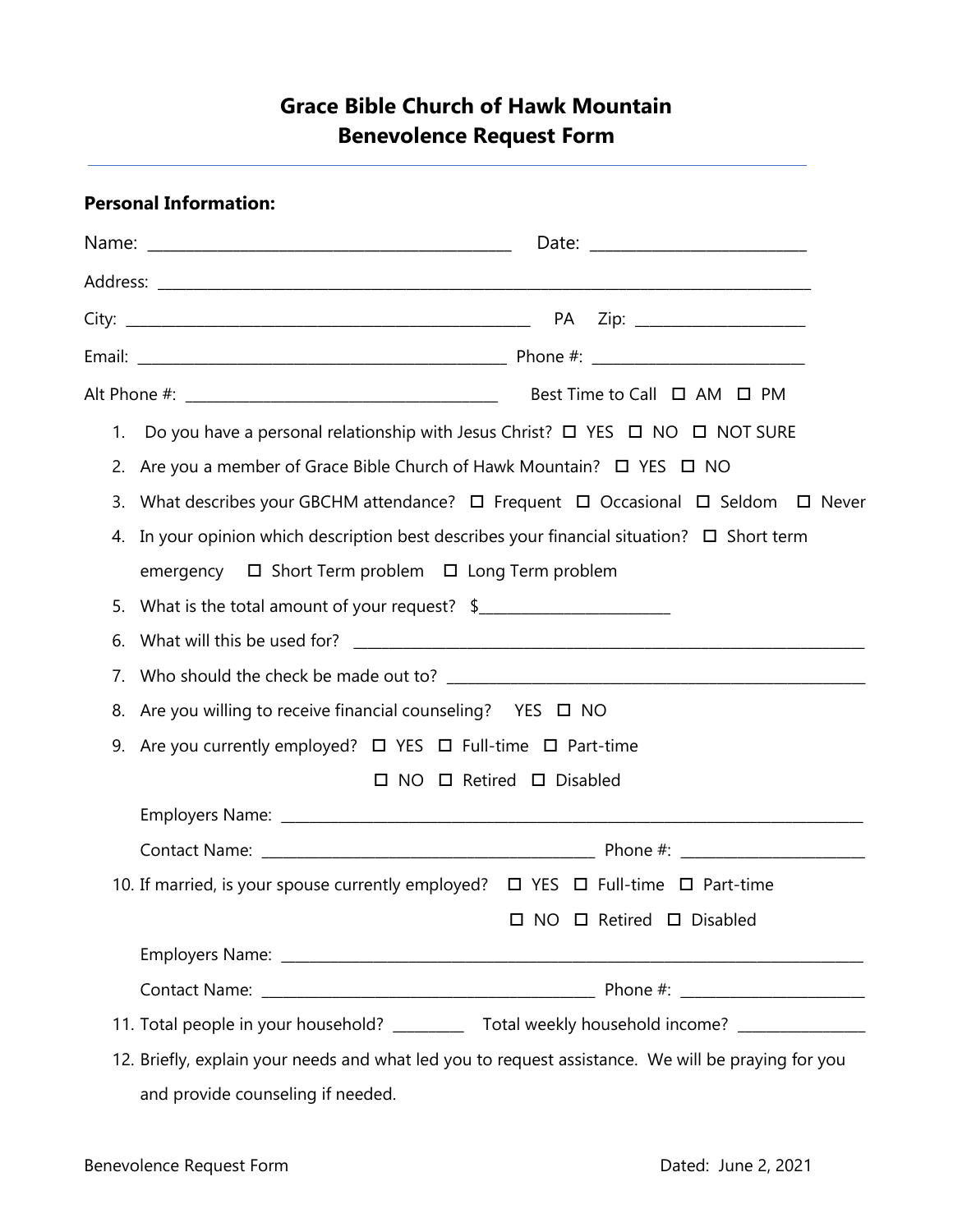# **Additional Criteria**

At the discretion of the Deacons, you may be requested (if married, both husband and wife) to do one or more of the following:

- A. Provide documentation regarding your household income, bank accounts and expenses.
- B. Participate in financial counseling.
- C. Take a biblical financial management class or complete a workbook on biblical stewardship.

#### **OFFICIAL USE ONLY**

| $\Box$ Approved via Email $\Box$ Approved at Meeting $\Box$ Requires more information $\Box$ Denied |                                            |
|-----------------------------------------------------------------------------------------------------|--------------------------------------------|
| <b>Payment Details:</b> Check #: _____________                                                      |                                            |
|                                                                                                     |                                            |
|                                                                                                     |                                            |
| <b>Payment Distribution:</b> $\Box$ Handed to Applicant                                             | $\Box$ Check Mailed to Applicant's address |
|                                                                                                     |                                            |
|                                                                                                     |                                            |
|                                                                                                     | Date: _______________________              |